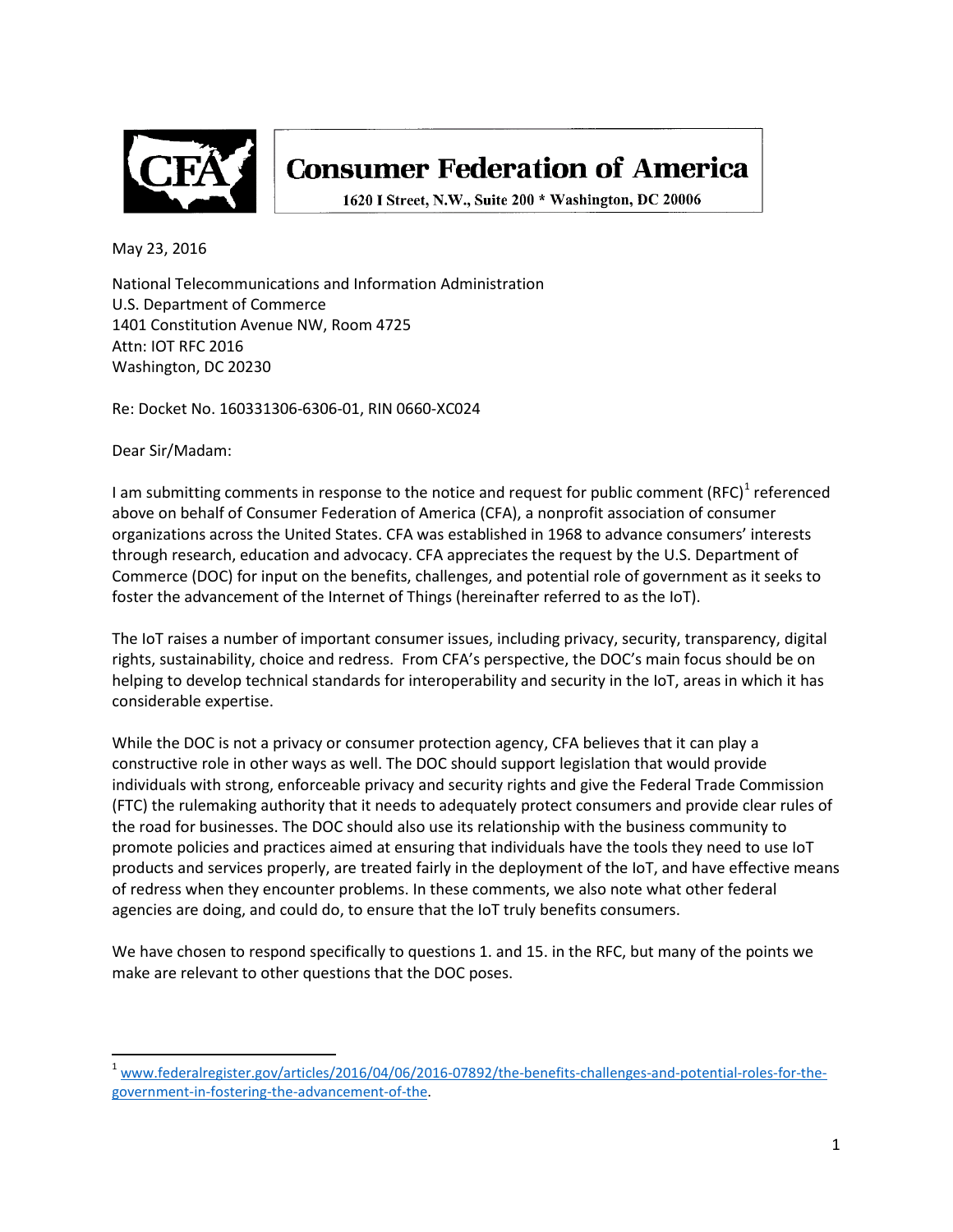#### **Question 1. Are the challenges and opportunities arising from IoT similar to those that governments and societies have previously addressed with existing technologies, or are they different, and if so, how?**

The opportunities that the IoT can provide to enhance health care, energy efficiency, safety, convenience, consumers' experiences and decision-making, and responsiveness to consumers' needs are well-described in a recent report by Consumers International  $|Cl|^2$  $|Cl|^2$  and were also explored in the public workshop that the FTC convened and its subsequent report on the IoT. $3$  CFA's comments will focus on the challenges that the IoT poses, specifically in the business-to-consumer context. These challenges are not necessarily new or different, but they have not been adequately addressed previously, and the IoT complicates and exacerbates them, adding new urgency to address them.

# **Privacy**

A history of information privacy law published by Daniel Solove in 2006<sup>[4](#page-1-2)</sup> dates the principle that the home is one's castle to 1499 and describes the large role that technology has played in the emergence of privacy laws over time. More recently, much has been written, by the White House,<sup>[5](#page-1-3)</sup> the FTC<sup>[6](#page-1-4)</sup> and others about the benefits and risks of "big data," as advances in technology have facilitated the collection of vast amounts of information about individuals and its analysis in real time, for a wide variety of uses, often without the data subjects' knowledge or consent.

The challenge of protecting individuals' fundamental rights to privacy rises to a new level with the IoT, as sensors and software embedded into objects turn them into tracking devices. Information about people's most intimate activities – what they do in their homes, where they go and the transportation they use to get there, their health and fitness, how they entertain themselves, and more – can be compiled across platforms and devices, analyzed instantly, and used with few legal constraints.

<span id="page-1-0"></span> <sup>2</sup> Consumers International, *Connection and Protection in the Digital Age*, April 2016, [www.consumersinternational.org/media/1657273/connection-and-protection-the-internet-of-things-and](http://www.consumersinternational.org/media/1657273/connection-and-protection-the-internet-of-things-and-challenges-for-consumer-protection.pdf)[challenges-for-consumer-protection.pdf.](http://www.consumersinternational.org/media/1657273/connection-and-protection-the-internet-of-things-and-challenges-for-consumer-protection.pdf)<br><sup>3</sup> Federal Trade Commission, *Internet of Things, Privacy & Security in a Connected World*, January 2015,

<span id="page-1-1"></span>[www.ftc.gov/system/files/documents/reports/federal-trade-commission-staff-report-november-2013-workshop](http://www.ftc.gov/system/files/documents/reports/federal-trade-commission-staff-report-november-2013-workshop-entitled-internet-things-privacy/150127iotrpt.pdf)[entitled-internet-things-privacy/150127iotrpt.pdf.](http://www.ftc.gov/system/files/documents/reports/federal-trade-commission-staff-report-november-2013-workshop-entitled-internet-things-privacy/150127iotrpt.pdf) <sup>4</sup> Daniel J. Solove, *A Brief History of Privacy Law*,

<span id="page-1-2"></span>

[http://scholarship.law.gwu.edu/cgi/viewcontent.cgi?article=2076&context=faculty\\_publications.](http://scholarship.law.gwu.edu/cgi/viewcontent.cgi?article=2076&context=faculty_publications)<br><sup>[5](http://scholarship.law.gwu.edu/cgi/viewcontent.cgi?article=2076&context=faculty_publications)</sup> Executive Office of the President, *Big Data: Seizing Opportunities, Preserving Values*, May 2014,

<span id="page-1-4"></span><span id="page-1-3"></span>[www.whitehouse.gov/sites/default/files/docs/big\\_data\\_privacy\\_report\\_may\\_1\\_2014.pdf.](http://www.whitehouse.gov/sites/default/files/docs/big_data_privacy_report_may_1_2014.pdf)<br><sup>6</sup> Federal Trade Commission, *Big Data, a Tool for Inclusion or Exclusion?* January 2016, [www.ftc.gov/system/files/documents/reports/big-data-tool-inclusion-or-exclusion-understanding](http://www.ftc.gov/system/files/documents/reports/big-data-tool-inclusion-or-exclusion-understanding-issues/160106big-data-rpt.pdf)[issues/160106big-data-rpt.pdf.](http://www.ftc.gov/system/files/documents/reports/big-data-tool-inclusion-or-exclusion-understanding-issues/160106big-data-rpt.pdf)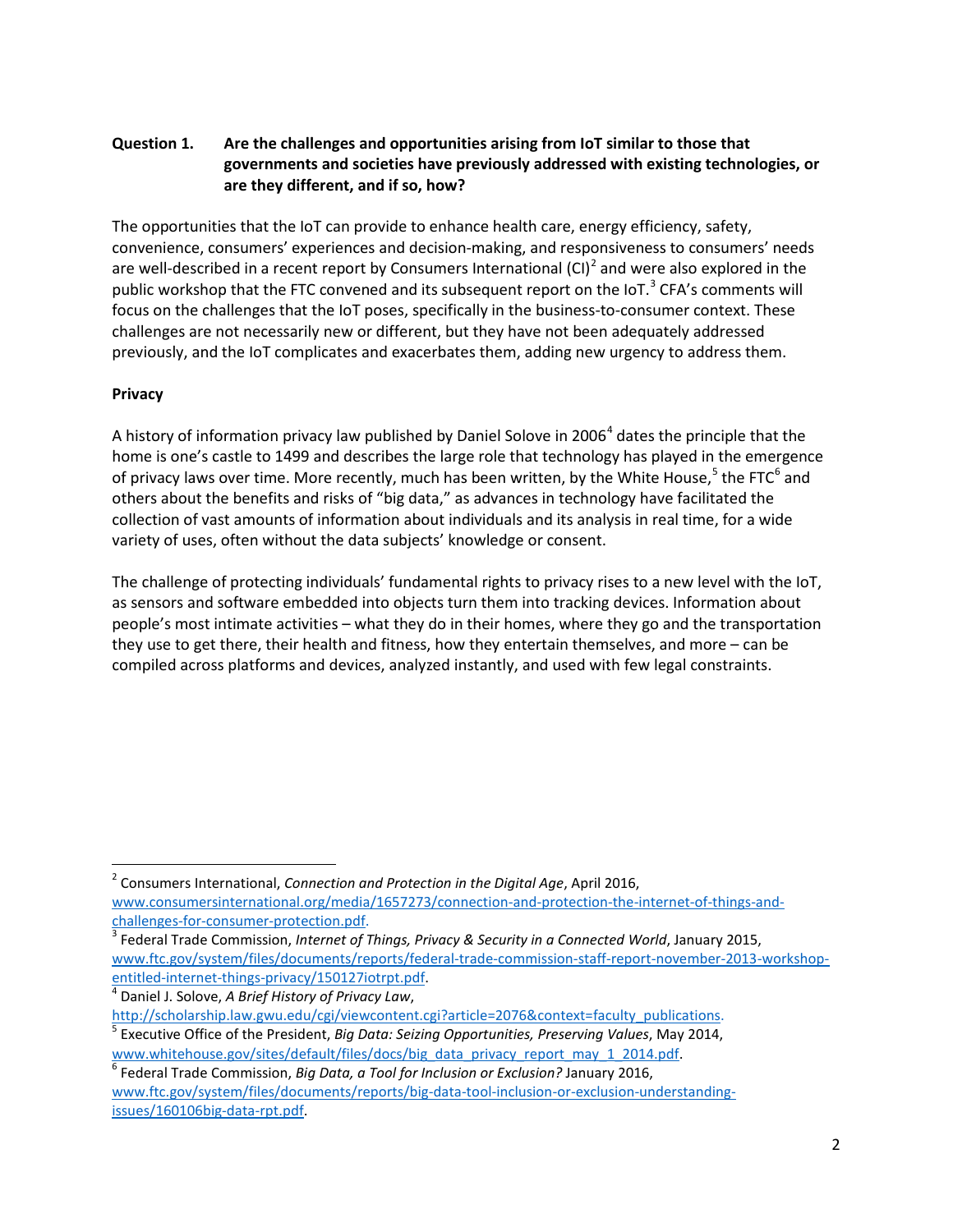Inferences drawn from this data may not be accurate; even if it is, its use may be unfair.<sup>[7](#page-2-0)</sup> The expanding system of surveillance which the IoT will help to facilitate is largely invisible and outside of individuals' control.

#### **Security**

Security, a serious challenge with today's technology, is an even greater concern with in the IoT because the consequences of security failures may be greater. As CI points out in its report:

"Hacking and disrupting services such as a telecoms provider causes distress and damage, but the prospect of a hacked vehicle or home security system could bring a whole new level of consequences – like losing control of your car or opening up your home to criminals."<sup>[8](#page-2-1)</sup>

Consumers already struggle with updating their software; a 2012 survey showed that 42 percent of American adults failed to do so when first prompted, and a quarter of survey respondents did not know why it is important to do the upgrades.<sup>[9](#page-2-2)</sup> With more software-embedded products, consumers will have more updates to contend with.

Manufacturers' failures to identify and remedy vulnerabilities is also a serious concern. A 2014 Hewlett Packard study<sup>[10](#page-2-3)</sup> revealed that 70 percent of the most commonly used IoT devices contained vulnerabilities that threatened their security.

Given the interconnected nature of the IoT, the consequences of such vulnerabilities can be farreaching. Infiltration of a connected home network, for instance, could open the doors, literally and figuratively, to its contents, including personal data, and also result in physical damage to devices and other property. While the focus of our comments is on IoT products and services for consumers, it is easy to imagine the havoc that could be caused if IoT systems at power companies, financial institutions, health care providers, government agencies and other organizations are vulnerable to security threats.

# **Transparency**

The lack of transparency and clarity about how products and services work is another "pre-existing issue" that is exacerbated by the IoT. Providing consumers with clear, complete and accurate information about products and services, at the appropriate time and in an easy-to-understand form has always been a challenge. As products and services become more complicated, however, it is even harder

[content/uploads/2014/11/Civil\\_Rights\\_Big\\_Data\\_and\\_Our\\_Algorithmic-Future\\_v1.1.pdf;](https://bigdata.fairness.io/wp-content/uploads/2014/11/Civil_Rights_Big_Data_and_Our_Algorithmic-Future_v1.1.pdf) Bob Gellman and Pam Dixon, *The Scoring of America: How Secret Consumer Scores Threaten Your Privacy and Your Future,* April 2014, [https://www.worldprivacyforum.org/2014/04/wpf-report-the-scoring-of-america-how-secret-consumer-scores-](https://www.worldprivacyforum.org/2014/04/wpf-report-the-scoring-of-america-how-secret-consumer-scores-threaten-your-privacy-and-your-future/)

[threaten-your-privacy-and-your-future/.](https://www.worldprivacyforum.org/2014/04/wpf-report-the-scoring-of-america-how-secret-consumer-scores-threaten-your-privacy-and-your-future/)

<span id="page-2-0"></span> <sup>7</sup> See *Civil Rights Principles for Big Data*, 2014, [www.civilrights.org/press/2014/civil-rights-principles-big-data.html;](http://www.civilrights.org/press/2014/civil-rights-principles-big-data.html) Executive Office of the President, *Big Data and Differential Pricing*, February 2015,

[https://www.whitehouse.gov/sites/default/files/docs/Big\\_Data\\_Report\\_Nonembargo\\_v2.pdf;](https://www.whitehouse.gov/sites/default/files/docs/Big_Data_Report_Nonembargo_v2.pdf) Robinson + Yu, *Civil Rights, Big Data and our Algorithmic Future*, September 2014[, https://bigdata.fairness.io/wp-](https://bigdata.fairness.io/wp-content/uploads/2014/11/Civil_Rights_Big_Data_and_Our_Algorithmic-Future_v1.1.pdf)

<span id="page-2-1"></span><sup>&</sup>lt;sup>8</sup> Page 31, <u>www.consumersinternational.org/media/1657273/connection-and-protection-the-internet-of-things-<br>and-challenges-for-consumer-protection.pdf.<br> $\frac{9 \text{ bits to } (6.848 \text{ kg})}{2 \text{ bits to } (2.848 \text{ kg})}$ </u>

<span id="page-2-3"></span><span id="page-2-2"></span>

<sup>&</sup>lt;sup>9</sup> [http://blogs.skype.com/2012/07/23/intl-tech-upgrade-week/.](http://blogs.skype.com/2012/07/23/intl-tech-upgrade-week/)<br><sup>10</sup> [http://www8.hp.com/us/en/hp-news/press-release.html?id=1744676#.VytW0iGAtQI.](http://www8.hp.com/us/en/hp-news/press-release.html?id=1744676#.VytW0iGAtQI)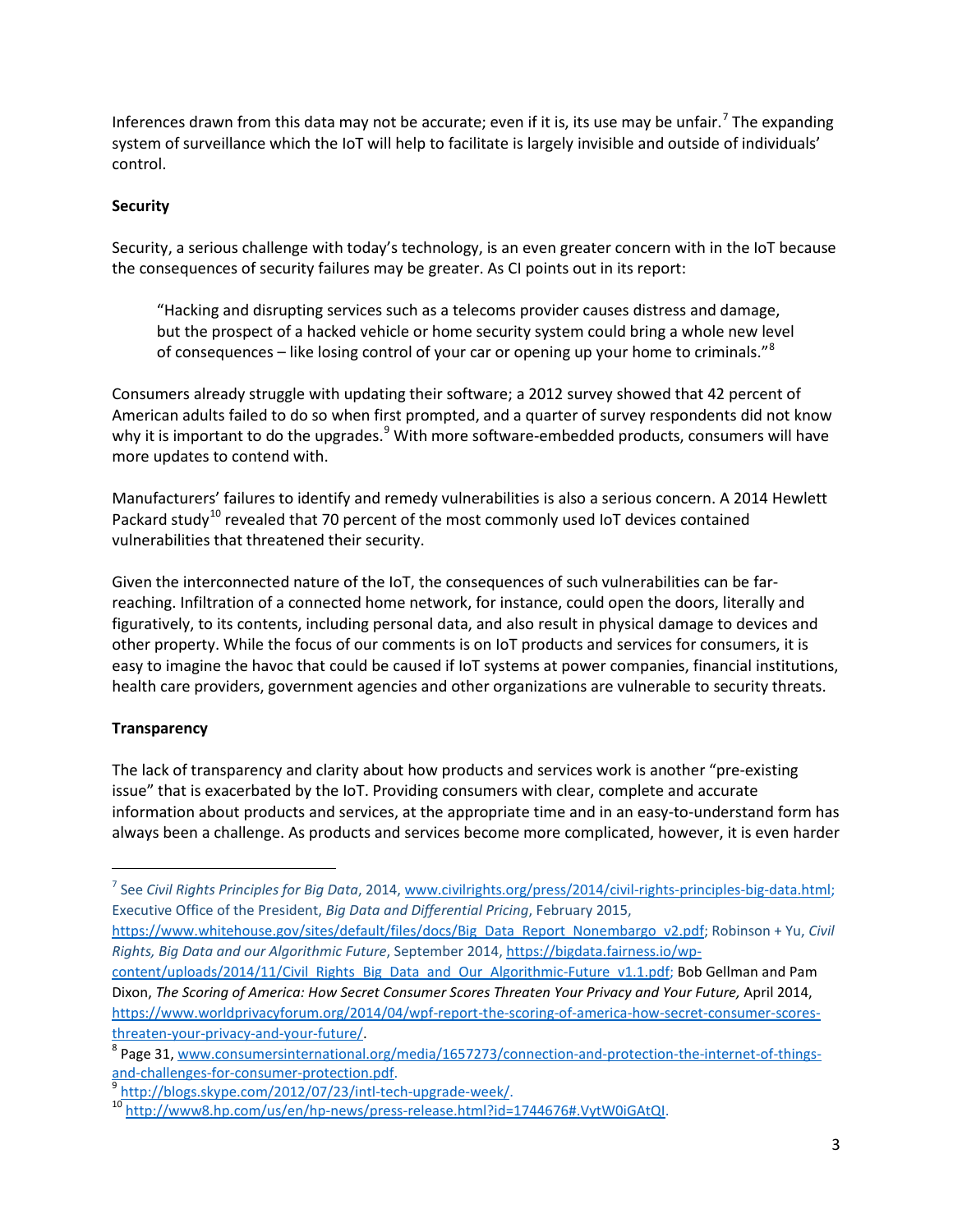for consumers to understand how they work. This problem is compounded by the use of technical jargon and legalese that is incomprehensible to the average person. Furthermore, disclosures may lack information that is particularly important in the context of the IoT, such as the length of time that technical support will be provided, the privacy policy, and the consequences of malfunctions, power failures, product or service terminations, or consumers' decisions not to agree to certain terms or to use certain features.

For instance, CFA recently heard from a California consumer who purchased a forced-air gas heater for his home, which came with a thermostat connected to the Internet. After the system was installed, he was asked to create an online portal for the thermostat and give the installer access to it so that any operational problems could be quickly detected and fixed. This would also give the installer access to all of the information about the system, however, including the homeowner's settings, when the settings are changed, when the system is running and in what mode. His concern was that if he set the thermostat to vacation mode, the installer would be able to see that and determine that the family was probably away - making the home a target for theft. The installer told him that if his refusal would negate the warranty. Had he known that, he would not have purchased the system.

This example illustrates another question: who is responsible for making the disclosures? This is unclear, given the multiple parties that can be involved in IoT-related products and services: manufacturers, retailers, software developers, installers, Internet service providers, utilities, affiliates, third party business partners, payment services, data brokers, analytics companies and others, some of which may not be directly consumer-facing.

# **Digital Rights**

The increasing array of digital products and services have already raised questions about who actually owns them, who controls them, and what measures should appropriately be taken to enforce the intellectual property rights that pertain to them. Can consumers resell e-books? Can they use digital music they have purchased on multiple devices? Are geographic limits on the functioning of DVDs fair?<sup>[11](#page-3-0)</sup> As embedded software makes more and more products "smart," including products such as televisions and refrigerators which will were not digital previously, and connectivity gives them new functionalities, consumers will confront digital rights issues that they might not expect and that limit ability to use the products as they wish, to have them repaired by whomever they choose, and to transfer them to others.

CI's report also raises other issues. One is that software licensing can limit interoperability and "lock people into a vendor's ecosystem of products and systems."[12](#page-3-1) Consumers who want to take advantage of add-ons or other innovations in the marketplace may find it difficult to do so because the IoT platform that they are using will not allow it. Another is that legal and technical frameworks can limit the ability of consumers to port their data between providers. Consumers who have generated data with devices about their energy use or fitness and want to or move that data to another device or

<span id="page-3-0"></span> $11$  This issue gained some notoriety when DVDs from the U.S. that President Obama presented as a gift to UK Prime Minister Brown could not be played because of regional restrictions, see

[www.telegraph.co.uk/news/newstopics/mandrake/5011941/Gordon-Brown-is-frustrated-by-Psycho-in-No-](http://www.telegraph.co.uk/news/newstopics/mandrake/5011941/Gordon-Brown-is-frustrated-by-Psycho-in-No-10.html)

<span id="page-3-1"></span><sup>10.</sup>html<br><sup>12</sup> Page 37, [www.consumersinternational.org/media/1657273/connection-and-protection-the-internet-of-things](http://www.consumersinternational.org/media/1657273/connection-and-protection-the-internet-of-things-and-challenges-for-consumer-protection.pdf)[and-challenges-for-consumer-protection.pdf.](http://www.consumersinternational.org/media/1657273/connection-and-protection-the-internet-of-things-and-challenges-for-consumer-protection.pdf)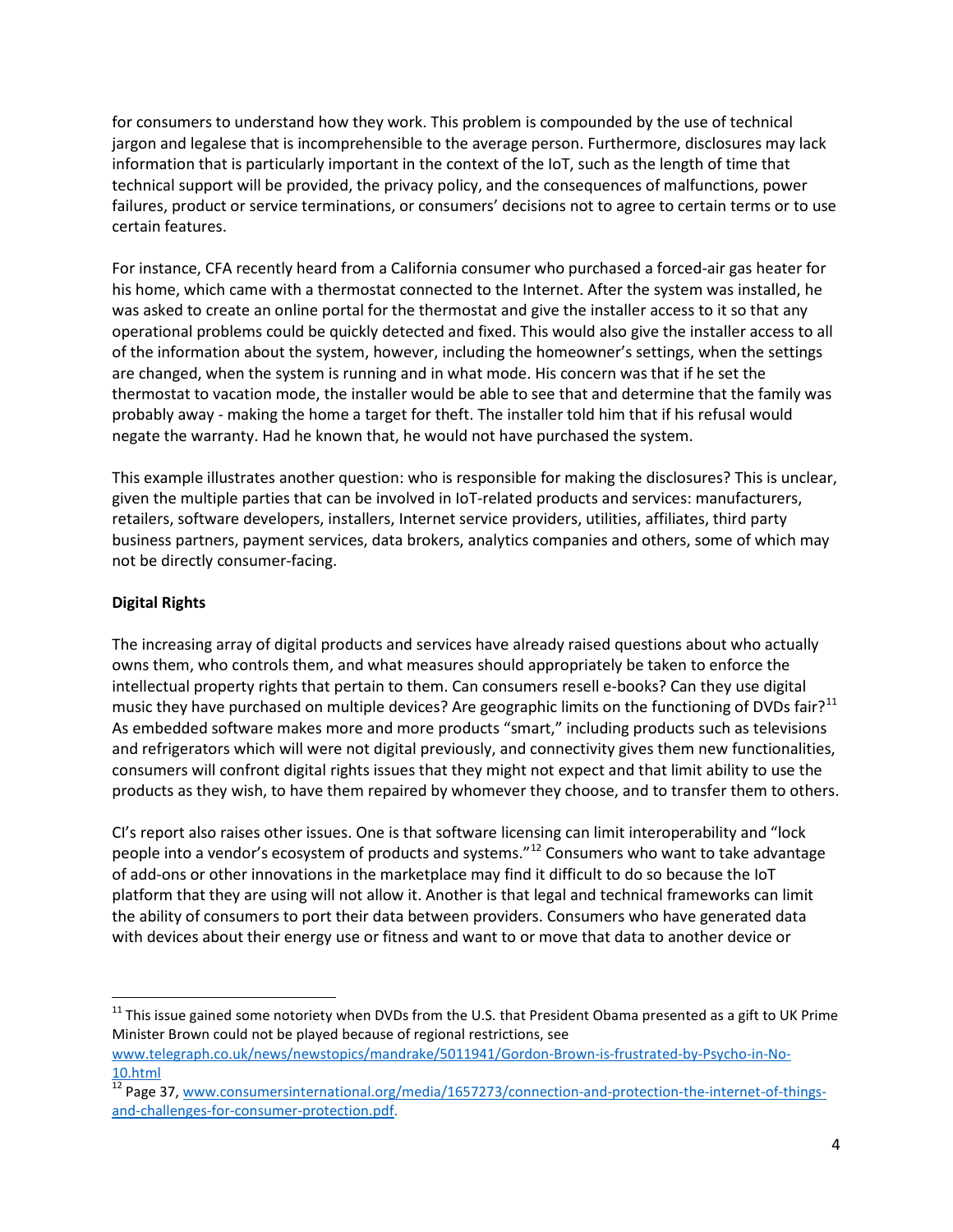combine it with other data, for instance, may be legally and/or technically prevented from doing so. Again, these issues are not unique to the IoT, but IoT users will certainly encounter them.

# **Sustainability**

While no one expects products and services to last forever, given the networked nature of the IoT and the cost of some of the devices, the impact on consumers when components are no longer supported or simply cease to function can be significant. The decision by Nest, now owned by Google, to shut off its Revlov smart home hub is a cautionary tale.<sup>[13](#page-4-0)</sup> As of May 15, 2016 this \$300 item has been rendered unusable by the company, and it does not have a similar product to offer. Who decides when a product or service can no longer be used? Is there a minimum amount of time that a consumer should reasonably be expected to be able to use it? If the product or service ceases to function, what effect could that have on other products or services that that the consumer uses?

Some of these questions have arisen in the transition from copper-wire to IP-enabled telephone service. Consumers complain that when their copper-wire service needs repair, they are being forced to switch to IP-enabled service instead. There have also been problems with IP-enabled service not working with consumers' existing security alarm systems. Carriers argue that it is difficult to find the parts or technicians with the requisite expertise to fix the old lines. In the rapidly evolving IoT marketplace, products and services may become obsolete quickly.

#### **Choice**

Whether consumers can choose not to participate in the IoT is an important issue. The mandatory deployment of smart meters and time of day electricity pricing, for instance, has generated much debate.<sup>[14](#page-4-1)</sup> Not all consumers will benefit from these types of technologies. Some may believe that there are better ways to achieve their goals or the greater societal good. Some may decide that the risks to privacy or other concerns outweigh the benefits. Some may not have Internet access. And some may simply not want to have these products or services at all. CI observes, however, that the IoT could become so pervasive, or economic and other pressures may become so great, that the use of IoT "becomes a pre-requisite for accessing essential services."[15](#page-4-2) We have certainly seen the shift towards providing consumer assistance and services through the Internet in the last decade; the IoT is likely to propel that trend further, leaving consumers with no real choice.

#### **Redress**

The complexity of the IoT ecosystem can make consumer redress, which is already challenging, more difficult. With so many players involved, who is responsible if something goes wrong? Does it depend on the nature of the problem? What are consumers' rights? In our home heating system example, for instance, can the consumer return it to the retailer because he would not have purchased it if he knew about the terms of use of the thermostat? Or should he be able to return only the thermostat? Should the warranty cover the system even though the installer will not get automatic alerts about

<span id="page-4-2"></span><span id="page-4-1"></span>

<span id="page-4-0"></span><sup>&</sup>lt;sup>13</sup> http://mashable.com/2016/04/04/revolv-smart-home-shutdown/#R6zi.FflePql.<br><sup>14</sup> Se[e www.aarp.org/politics-society/advocacy/info-03-2011/smart-meter-benefits-questioned-ca.html](http://www.aarp.org/politics-society/advocacy/info-03-2011/smart-meter-benefits-questioned-ca.html)<br><sup>15</sup> Page 38, www.consumersinternational.or [and-challenges-for-consumer-protection.pdf.](http://www.consumersinternational.org/media/1657273/connection-and-protection-the-internet-of-things-and-challenges-for-consumer-protection.pdf)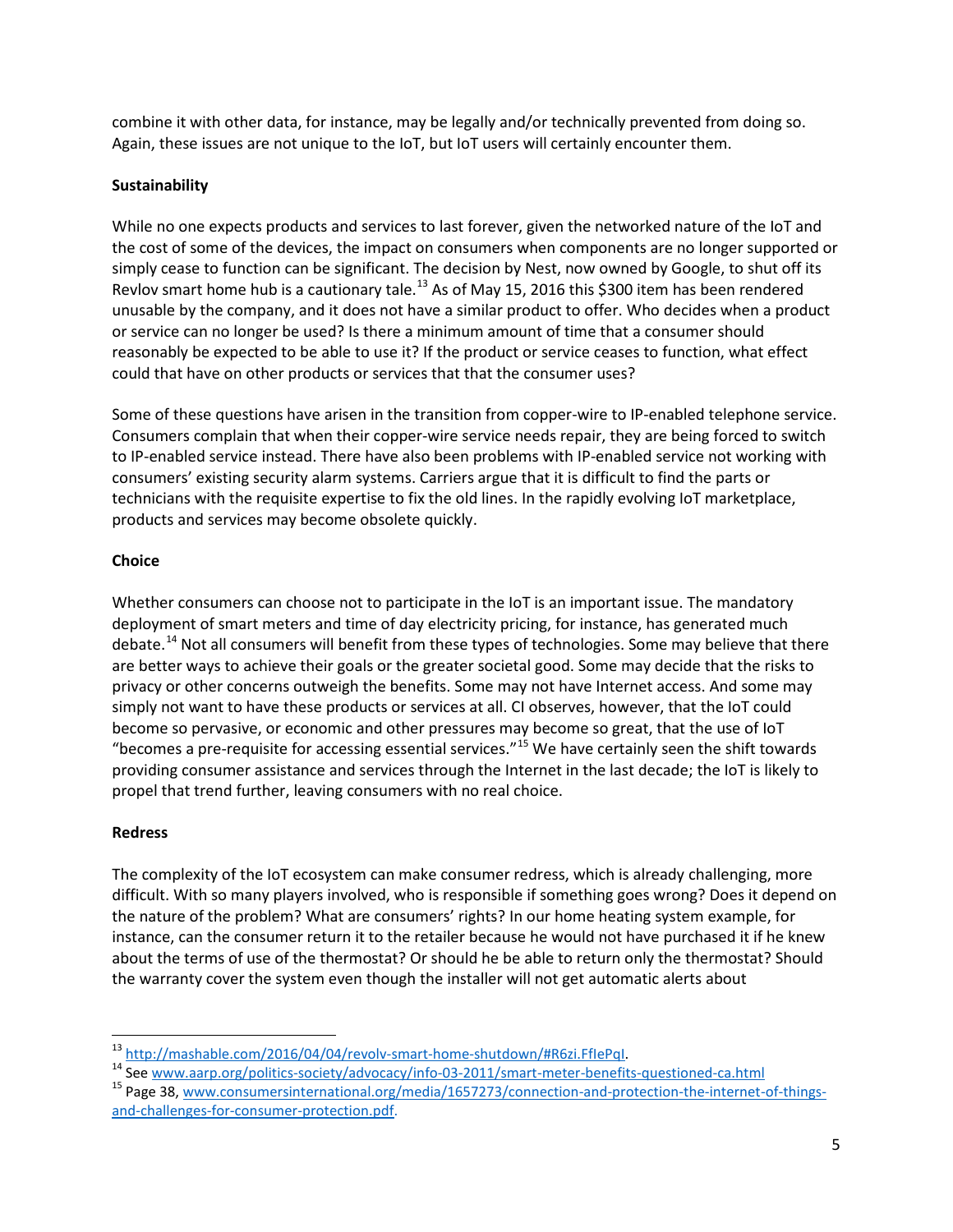malfunctions through the online portal, which might result in more severe damage than would have been the case if a problem could have been detected more quickly?

CFA is also concerned about forced-arbitration clauses buried in the terms of service that seek to prevent consumers from going to court to enforce their rights. These are becoming common in many types of products and services. The use of "gag" clauses in contracts and terms of service that threaten consumers with financial penalties if they post negative reviews or complain to organizations or agencies about a company's product or service is another tactic aimed at deterring consumers from seeking redress.

# **Question 15. What are the main policy issues that affect or are affected by IoT? How should the government address or respond to these issues?**

CFA's response to question 1. outlines what we believe are the main policy issues in the business-to consumer context. We will offer some suggestions for how the government should address them. Many of these recommendations are not specific to the IoT.

# **Privacy**

The current U.S. government approach to privacy, which relies on narrow sectoral laws and selfregulation, leaves huge gaps and does not provide individuals' with effective protection. CFA applauded the basic concepts for a consumer privacy bill of rights that were articulated in a 2012 White House paper.<sup>[16](#page-5-0)</sup> The bill<sup>[17](#page-5-1)</sup> that was drafted at the DOC to implement it, however, was roundly rejected by CFA<sup>[18](#page-5-2)</sup> and other leading consumer and privacy organizations. Instead of providing individuals with clear, actionable rights concerning the collection and use of their personal information, it took the approach that businesses and organizations should determine if their data practices would pose risks of harm to individuals and, if they did, what steps to take to address those risks. It would have preempted stronger state privacy laws, made it harder for state authorities and the FTC to stop privacy abuses, and barred individuals from bringing their own lawsuits to protect their privacy. In short, the bill would have done little to change current practices and would actually weaken privacy protection in the U.S. rather than strengthen it.

Another aspect of the bill that we found very troubling was that it would have given voluntary codes of conduct that are produced from the DOC's "multi stakeholder processes" (MSP) an presumption of adequacy that is not merited. CFA's experience with the MSPs on mobile app privacy disclosures and facial recognition were exercises in frustration and futility. CFA declined to endorse the model privacy disclosures that emerged from the mobile app MSP because we believed that they were inadequate and misleading.<sup>[19](#page-5-3)</sup> To our knowledge, these disclosures have never been tested to determine if they accurately describe participating apps' actual data practices or if consumers correctly understand what

<span id="page-5-0"></span> <sup>16</sup> The White House, *Consumer Data Privacy in a Networked World*, February 2012, [https://www.whitehouse.gov/sites/default/files/privacy-final.pdf.](https://www.whitehouse.gov/sites/default/files/privacy-final.pdf)<br><sup>17</sup> Administration Discussion Draft: Consumer Privacy Bill of Rights Act of 2015,

<span id="page-5-1"></span>[https://www.whitehouse.gov/sites/default/files/omb/legislative/letters/cpbr-act-of-2015-discussion-draft.pdf.](https://www.whitehouse.gov/sites/default/files/omb/legislative/letters/cpbr-act-of-2015-discussion-draft.pdf)<br><sup>18</sup> Se[e http://consumerfed.org/press\\_release/cfa-statement-on-the-administrations-consumer-privacy-bill-of-](http://consumerfed.org/press_release/cfa-statement-on-the-administrations-consumer-privacy-bill-of-rights/)

<span id="page-5-2"></span>[rights/.](http://consumerfed.org/press_release/cfa-statement-on-the-administrations-consumer-privacy-bill-of-rights/)<br><sup>19</sup> Se[e http://consumerfed.org/press\\_release/cfa-on-the-ntia-short-form-notice-code-of-conduct-to-promote-](http://consumerfed.org/press_release/cfa-on-the-ntia-short-form-notice-code-of-conduct-to-promote-transparency-in-mobile-applications/)

<span id="page-5-3"></span>[transparency-in-mobile-applications/.](http://consumerfed.org/press_release/cfa-on-the-ntia-short-form-notice-code-of-conduct-to-promote-transparency-in-mobile-applications/)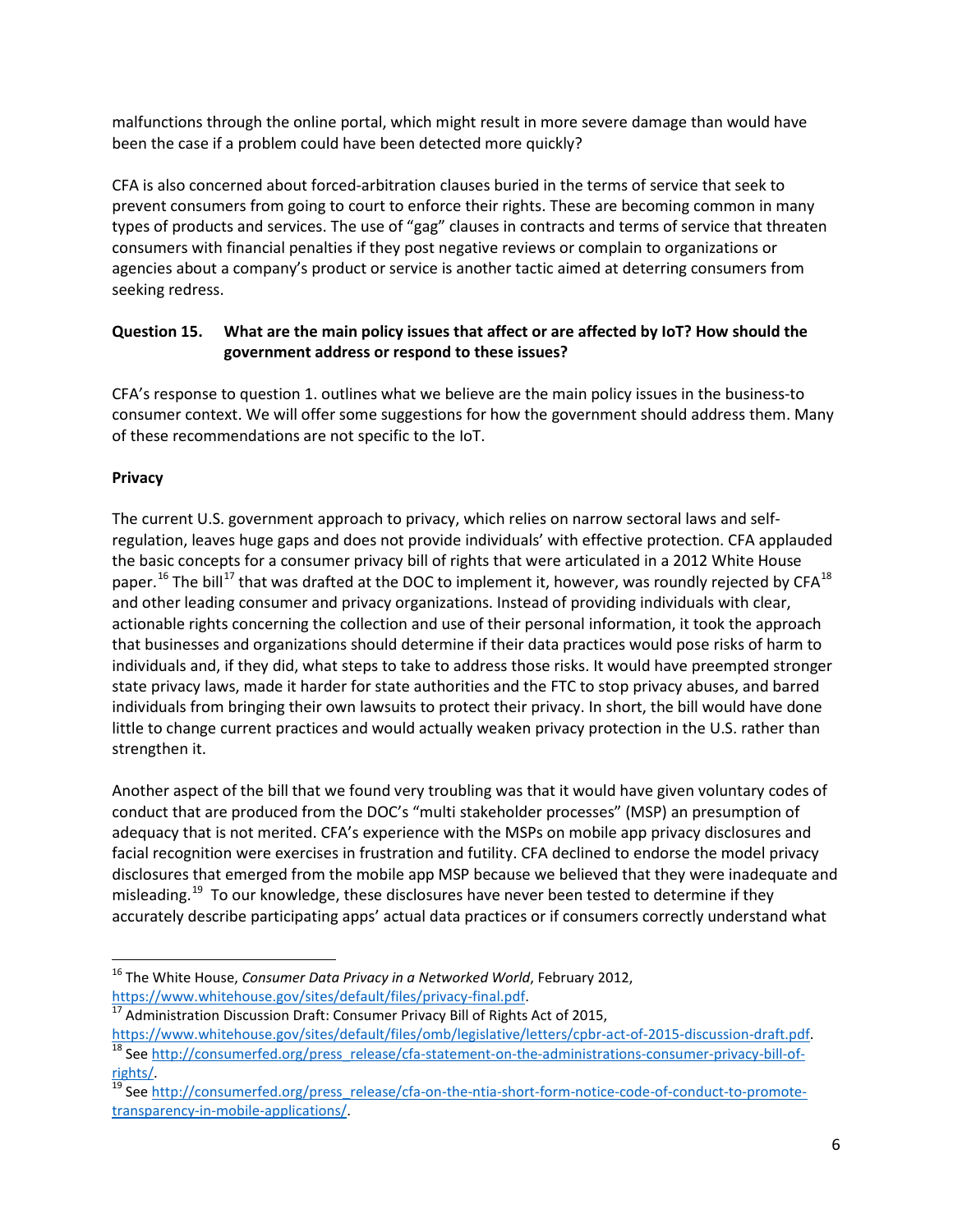they mean. And after participating in the facial recognition MSP for more than a year,  $CFA^{20}$  $CFA^{20}$  $CFA^{20}$  and every other consumer and privacy group<sup>[21](#page-6-1)</sup> walked out when it became clear that no consensus could be reached on basic issues such as whether individuals' consent should be required. That process is still limping along but we doubt that it will provide meaningful protection for individuals. The DOC has just concluded an MSP concerning privacy, transparency, and accountability issues regarding commercial and private use of unmanned aircraft systems.<sup>[22](#page-6-2)</sup> We have not evaluated the best practices that were agreed to, but we note that very few consumer or privacy groups participated in the process.

The DOC is not the right place to develop U.S. privacy policy. It is not a privacy or consumer protection agency. Its mandate is to promote business, and businesses are its core constituents. The MSPs are not balanced, with corporate interests far outnumbering nonprofit consumer and privacy advocacy groups. From CFA's perspective, what the businesses and trade groups that participated in the mobile app and facial recognition MSPs wanted was to produce codes of conduct that placed no restrictions on their current or future data practices and would provide them with legal safe harbors.

This is not to say that stakeholders cannot provide useful guidance for businesses. Indeed, CFA has convened stakeholders to develop best practices for companies that provide identity theft services<sup>[23](#page-6-3)</sup> and provided input IoT Trust Framework<sup>[24](#page-6-4)</sup> that was produced earlier this year through a stakeholder process organized by the Online Trust Alliance (OTA). Focused specifically on home connected devices and health wearables, the Framework makes several good recommendations on privacy, including that the data collected should be limited to what is reasonably useful for the functionality and purpose for which it was collected and that collection for other purposes should be based on consumers' opt-in consent.<sup>25</sup>

While efforts such as this are helpful, they are not sufficient by themselves to protect Americans' privacy. The U.S. Congress should enact a comprehensive data protection law. In a recent study<sup>[26](#page-6-6)</sup> by the Pew Research Center, 68 percent of Internet users said that current laws are not good enough to protect people's privacy online, 64% want the government to do more to regulate advertisers, and most expect at least some limits on how long their data is retained. Of particular relevance to the IoT, only 27 percent said that it would be acceptable for a smart thermostat to collect information about people's comings and goings in return for energy savings.

A comprehensive data protection law should recognize individuals' fundamental rights to privacy, require them to be given meaningful control over their personal information, prohibit practices that take advantage of vulnerable individuals or unfairly discriminate against them, empower the Federal Trade Commission to promulgate rules, and provide for private rights of action so that individuals can

<span id="page-6-0"></span><sup>&</sup>lt;sup>20</sup> See [http://consumerfed.org/press\\_release/statement-by-susan-grant-on-the-decision-to-withdraw-from-the](http://consumerfed.org/press_release/statement-by-susan-grant-on-the-decision-to-withdraw-from-the-ntia-process-to-develop-a-voluntary-code-of-conduct-for-companies-using-facial-recognition-technology/)[ntia-process-to-develop-a-voluntary-code-of-conduct-for-companies-using-facial-recognition-technology/.](http://consumerfed.org/press_release/statement-by-susan-grant-on-the-decision-to-withdraw-from-the-ntia-process-to-develop-a-voluntary-code-of-conduct-for-companies-using-facial-recognition-technology/) <sup>21</sup> Se[e http://consumerfed.org/pdfs/6-16-](http://consumerfed.org/pdfs/6-16-15%20Privacy%20Advocates%20Statement%20on%20NTIA%20Facial%20Recognition%20Process_Comments.pdf)

<span id="page-6-1"></span>[<sup>15%20</sup>Privacy%20Advocates%20Statement%20on%20NTIA%20Facial%20Recognition%20Process\\_Comments.pdf.](http://consumerfed.org/pdfs/6-16-15%20Privacy%20Advocates%20Statement%20on%20NTIA%20Facial%20Recognition%20Process_Comments.pdf)

<span id="page-6-2"></span><sup>&</sup>lt;sup>22</sup> [https://www.ntia.doc.gov/other-publication/2016/multistakeholder-process-unmanned-aircraft-systems.](https://www.ntia.doc.gov/other-publication/2016/multistakeholder-process-unmanned-aircraft-systems)<br><sup>23</sup> Consumer Federation of America, *Best Practices for Identity Theft Services Version 2.0*, November 2015,

<span id="page-6-4"></span><span id="page-6-3"></span>[http://consumerfed.org/pdfs/CFA-Best-Practices-Id-Theft-Services.pdf.](http://consumerfed.org/pdfs/CFA-Best-Practices-Id-Theft-Services.pdf)<br>
<sup>[24](http://consumerfed.org/pdfs/CFA-Best-Practices-Id-Theft-Services.pdf)</sup> See https://otalliance.org/system/files/files/initiative/documents/iot trust framework released 3-2-2016.pdf.<br>
<sup>25</sup> Id, page 3, #18.<br>
<sup>26</sup> See Lee

<span id="page-6-6"></span><span id="page-6-5"></span>[www.pewresearch.org/fact-tank/2016/01/20/the-state-of-privacy-in-america/.](http://www.pewresearch.org/fact-tank/2016/01/20/the-state-of-privacy-in-america/)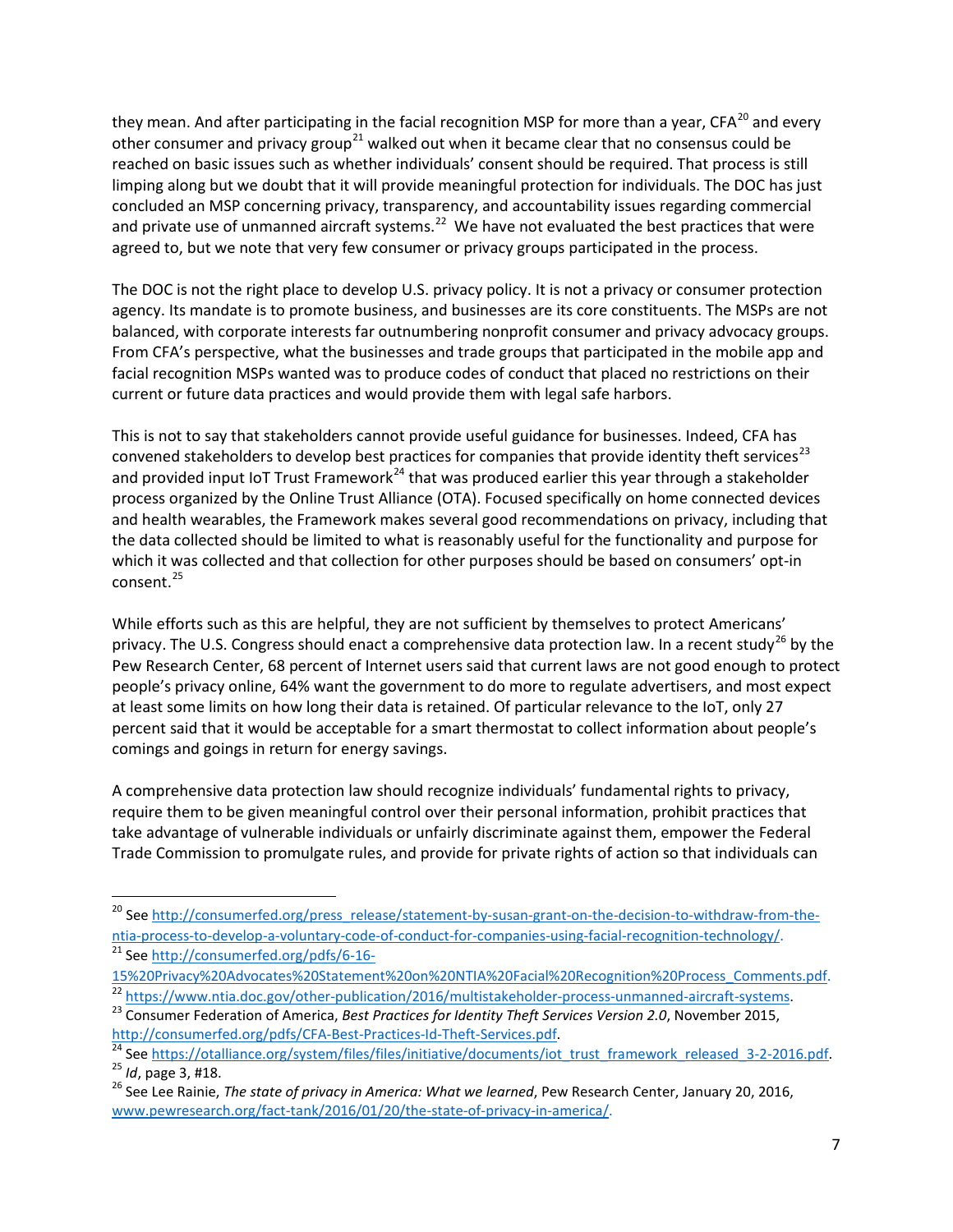enforce their rights. A federal privacy law should also allow states, which can act more nimbly and test different approaches (and some of which have already enacted privacy laws) to require stronger protections if they deem it necessary to do so. The DOC should strongly support such legislation because it will make consumers more confident about how their personal information will be handled when they interact with businesses, particularly online and in using IoT products and services.

The FCC's recent proposal<sup>[27](#page-7-0)</sup> for broadband Internet privacy rules is another important step in providing needed protection for individuals and clear rules of the road for businesses. Internet service providers are in a unique position to capture and use information about their customers' online activities. In the context of the IoT, they may be privy to personal information that they never collected previously, such as data about customers' energy use. It is crucial for individuals to be able to control whether their Internet service providers can use the personal information that can be gleaned by virtue of their relationship can be used for any purposes other than providing them with access to the Internet. The DOC should support the FCC's proposed broadband Internet privacy rules.

In addition to providing legal certainty in the U.S., a strong framework of privacy laws and regulations here will help American companies with the challenge they face as they seek to expand their businesses abroad. The debacle of the Safe Harbor illustrates this point. This agreement between the U.S. government and the European Commission, and administered by the DOC, was designed to enable U.S. companies to process the personal data of EU citizens despite the fact that the U.S. law does not provide equivalent privacy protection. In 2015, it was invalidated as insufficient by the highest court in Europe, leaving U.S. businesses scrambling. The newly-negotiated replacement, the Privacy Shield agreement, has already come under fire before it has even been implemented and in our view will ultimately meet the same fate as the Safe Harbor.<sup>[28](#page-7-1)</sup> The U.S. cannot successfully paper over the fact that it lags behind most of the rest of the world when it comes to privacy protection.

# **Security**

Both privacy and security should be built in to IoT products, services and systems. The National Institute of Standards and Technology (NIST), an agency within the DOC, has been in the forefront of work on cybersecurity. In a recent speech,<sup>[29](#page-7-2)</sup> Dr. Willie E. May, Under Secretary of Commerce for Standards and Technology and Director of NIST described how the agency is "leading the way toward a trusted IoT infrastructure through both lab-based physics, engineering and cybersecurity research." He also explained how NIST's National Cybersecurity Center of Excellence works with industry to provide standards-based solutions for cybersecurity problems. Through its laboratories, technical expertise, and collaboration with industry, NIST is trying to ensure that privacy and security are protected as connectivity expands. CFA applauds these ongoing efforts.

In addition to agencies such as NIST, stakeholder groups have developed guidelines concerning security. For instance, the OTA IoT Trust Framework<sup>[30](#page-7-3)</sup> provides a number of recommendations about security, some of which are quite technical. Since standards must be updated as technologies evolve and new

<span id="page-7-0"></span><sup>&</sup>lt;sup>27</sup> See https://www.federalregister.gov/articles/2016/04/20/2016-08458/protecting-the-privacy-of-customers-of-<br>broadband-and-other-telecommunications-services.

<span id="page-7-1"></span> $\frac{28}{28}$  $\frac{28}{28}$  $\frac{28}{28}$  See Transatlantic Consumer Dialogue resolution on the Privacy Shield proposal, April 7, 2016, http://tacd.org/wp-content/uploads/2016/04/TACD-Resolution Privacy-Shield April163.pdf.

<span id="page-7-3"></span><span id="page-7-2"></span><sup>30&</sup>lt;br>30 See www.nist.gov/director/speeches/mays-iot-remarks-22516.cfm<br>30 [https://otalliance.org/system/files/files/initiative/documents/iot\\_trust\\_framework\\_released\\_3-2-2016.pdf.](https://otalliance.org/system/files/files/initiative/documents/iot_trust_framework_released_3-2-2016.pdf)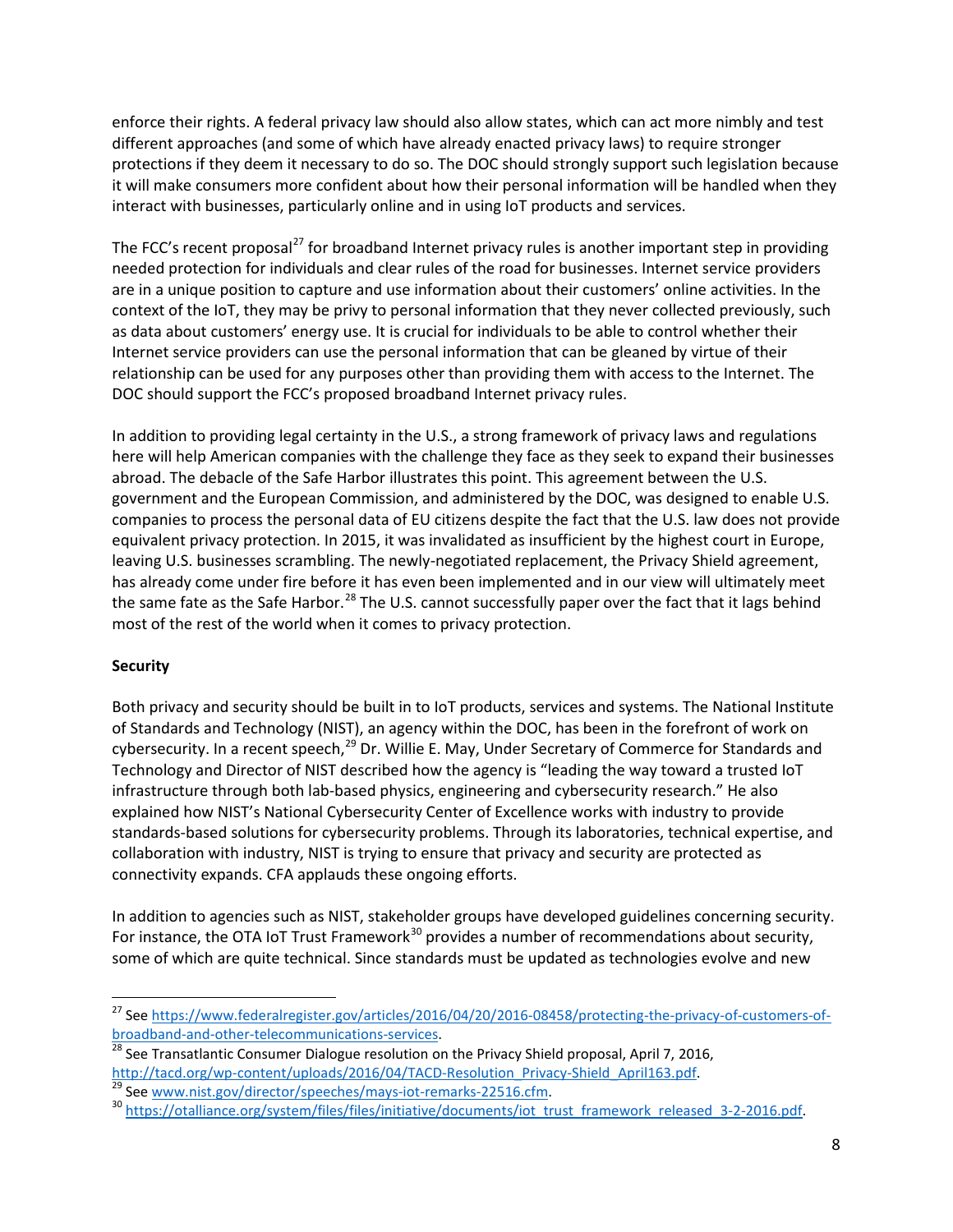threats emerge, it does not make sense for Congress to set technical specifications for security. However, Congress should consider requiring businesses to meet certain general security obligations, such as conducting risk assessments, designing and implementing programs to adequately manage risk, providing security training for employees, conducting periodic vulnerability tests, and ensuring that service providers and business partners follow appropriate security practices.

It would also be helpful to give the Federal Trade Commission, which has been challenged in using its general unfair or deceptive acts or practices authority to bring security-related enforcement actions, [31](#page-8-0) the ability to promulgate rules for security and effectively enforce them. Consumers should be able to enforce their security rights as well. As in privacy, a federal law concerning security should create a floor, not a ceiling, allowing states to require stronger protections if needed.

#### **Transparency**

The FTC enforces rules and provides guidance on advertising and marketing, including online advertising and marketing.<sup>[32](#page-8-1)</sup> While there are no specific rules concerning advertising, marketing or sales of IoT products and services, the FTC's general authority prohibiting unfair or deceptive acts or practices applies and its ".com Disclosures"<sup>[33](#page-8-2)</sup> provides guidance on making clear and conspicuous disclosures in digital advertising. Importantly, that guidance warns that disclosures that are necessary to prevent deception or unfairness should not be buried in the terms of service, since it is highly unlikely that consumers will read them.<sup>[34](#page-8-3)</sup>

We wish to highlight here some of the transparency recommendations in the OTA IoT Trust Framework. One is to disclose what features will fail to function if connectivity becomes disabled or is stopped, including the potential impact to physical security.<sup>[35](#page-8-4)</sup> Another is that consumers should be able to return a product without charge after reviewing the privacy practices that are presented prior to operation, provided that such terms are not conspicuously disclosed prior to purchase. [36](#page-8-5) This would have certainly been helpful to the California consumer whose dilemma we described earlier in these comments. A third transparency recommendation is that whenever the opportunity is presented to decline or opt out of any policy, the consequences of doing so must be clearly and objectively explained, including any impact to product features or functionality.<sup>[37](#page-8-6)</sup> It might be useful for the FTC to issue guidance for marketing IoT products and services, including examples of types of information that would be particularly important to disclose and who, among the many parties involved, should make the disclosures.

<span id="page-8-0"></span><sup>&</sup>lt;sup>31</sup> See press release about FTC settlement with Wyndham Hotels and Resorts, [https://www.ftc.gov/news](https://www.ftc.gov/news-events/press-releases/2015/12/wyndham-settles-ftc-charges-it-unfairly-placed-consumers-payment)[events/press-releases/2015/12/wyndham-settles-ftc-charges-it-unfairly-placed-consumers-payment.](https://www.ftc.gov/news-events/press-releases/2015/12/wyndham-settles-ftc-charges-it-unfairly-placed-consumers-payment) The FTC offers many resources with advice for businesses about security at [https://www.ftc.gov/tips-advice/business-](https://www.ftc.gov/tips-advice/business-center/privacy-and-security/data-security)

<span id="page-8-2"></span><span id="page-8-1"></span>

[center/privacy-and-security/data-security](https://www.ftc.gov/tips-advice/business-center/privacy-and-security/data-security)<br>
<sup>32</sup> [https://www.ftc.gov/tips-advice/business-center/advertising-and-marketing/online-advertising-and-marketing.](https://www.ftc.gov/tips-advice/business-center/advertising-and-marketing/online-advertising-and-marketing)<br>
<sup>33</sup> https://www.ftc.gov/system/files/documents/plain-language/bu

<span id="page-8-3"></span>

<span id="page-8-4"></span><sup>&</sup>lt;sup>35</sup> Se[e https://otalliance.org/system/files/files/initiative/documents/iot\\_trust\\_framework\\_released\\_3-2-2016.pdf,](https://otalliance.org/system/files/files/initiative/documents/iot_trust_framework_released_3-2-2016.pdf)

<span id="page-8-6"></span><span id="page-8-5"></span>

page 3, #19. <sup>36</sup> *Id*, page 3, #25. <sup>37</sup> *Id*, page 4, #27.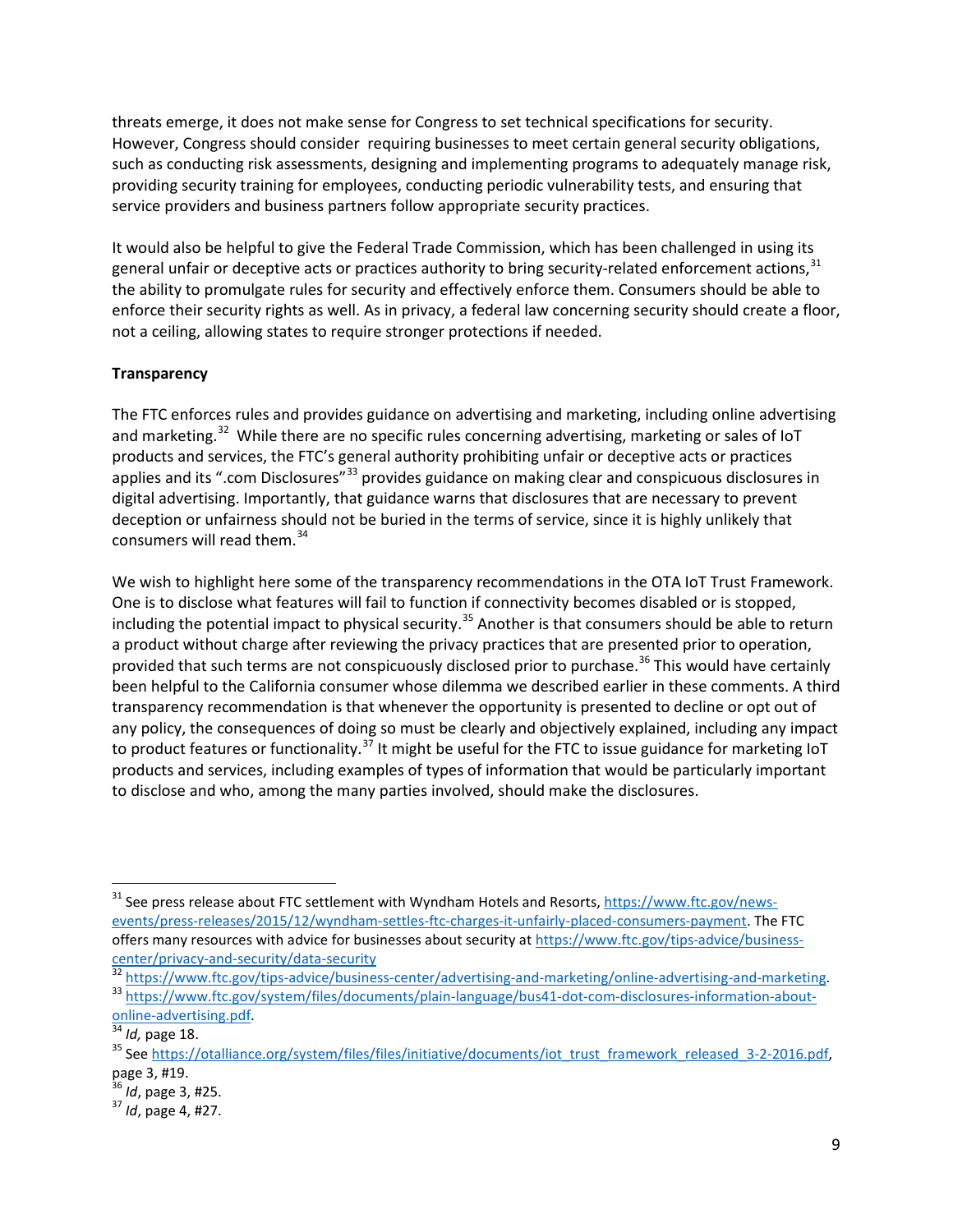#### **Digital Rights**

The CI paper on the IoT uses an example involving John Deere tractors to how a traditionally non-digital product takes on a different character, and gives rise to digital rights issues when it becomes embedded with software. In 2015 as part of a routine review of exemptions from non-circumvention rules, the U.S. Copyright Office proposed that technological protection measures (TPMs), which block unauthorized access and modification, should be allowed to be circumvented in the case of agricultural equipment so that the owners could make changes or repairs without restrictions, such as getting the manufacturer's permission.<sup>[38](#page-9-0)</sup> John Deere vigorously objected, stating that a "vehicle owner does not acquire copyrights for software in the vehicle and cannot properly be considered an 'owner' of the vehicle software."<sup>[39](#page-9-1)</sup> The vehicle owner, John Deere asserted, only receives an implied license to operate the vehicle for its lifetime, subject to contractual terms – in other words, the farmer has the right to use the tractor but doesn't really own it to do with it what he or she wants. In the end, the Copyright Office granted an exemption but with some limits – it did not allow the tractor owner to circumvent TPMs for the software programs concerned with the entertainment system, for instance.

Similarly, there are often restrictions on the use and transfer of copyrighted digital content, such as music and e-books. These restrictions are set forth in one-sided user licensing agreements. Digital rights management (DRM) tools can be used to enforce these restrictions by disabling certain features, locking devices, or erasing content. CI's report notes that the Internet of Things has the potential to expand the reach and scope of DRM to more products. As an example, it cites an incident in which a woman was unable to drive her daughter to the hospital emergency room because she was delinquent on her car payments and the lender used a "starter interrupt device" embedded in her car to remotely prevent her from starting it. $40$ 

Interoperability and portability are also largely under the control of business interests. Consumers' ability to do things such as transfer a connected energy or security system to new owners when they sell their homes, connect competing products to IoT platforms, transfer their data to new IoT devices, and have IoT products repaired by independent services is controlled by contract terms that are not negotiable, that may be inherently unfair, and that can restrict competition.

The U.S. Copyright Office should ensure that there are reasonable exemptions from non-circumvention rules, but much more must to be done to strengthen consumers' digital rights. While we agree with the best practice in the OTA IoT Trust Framework that if and how IoT device product/service/ownership may be transferred to a new owner should be publicly disclosed,  $41$  notice is not enough to address this and other digital rights issues.

As far back as 2008, the Transatlantic Consumer Dialogue, a forum in which U.S. and European consumer organizations develop policy recommendations for how their governments should address

<span id="page-9-1"></span><span id="page-9-0"></span><sup>&</sup>lt;sup>38</sup> Se[e http://copyright.gov/1201/](http://copyright.gov/1201/)<br><sup>39</sup> [http://copyright.gov/1201/2015/comments-032715/class%2021/John\\_Deere\\_Class21\\_1201\\_2014.pdf,](http://copyright.gov/1201/2015/comments-032715/class%2021/John_Deere_Class21_1201_2014.pdf) page 5.<br><sup>40</sup> http://dealbook.nytimes.com/2014/09/24/miss-a-payment-good-luck-moving-that-

<span id="page-9-2"></span>

<span id="page-9-3"></span>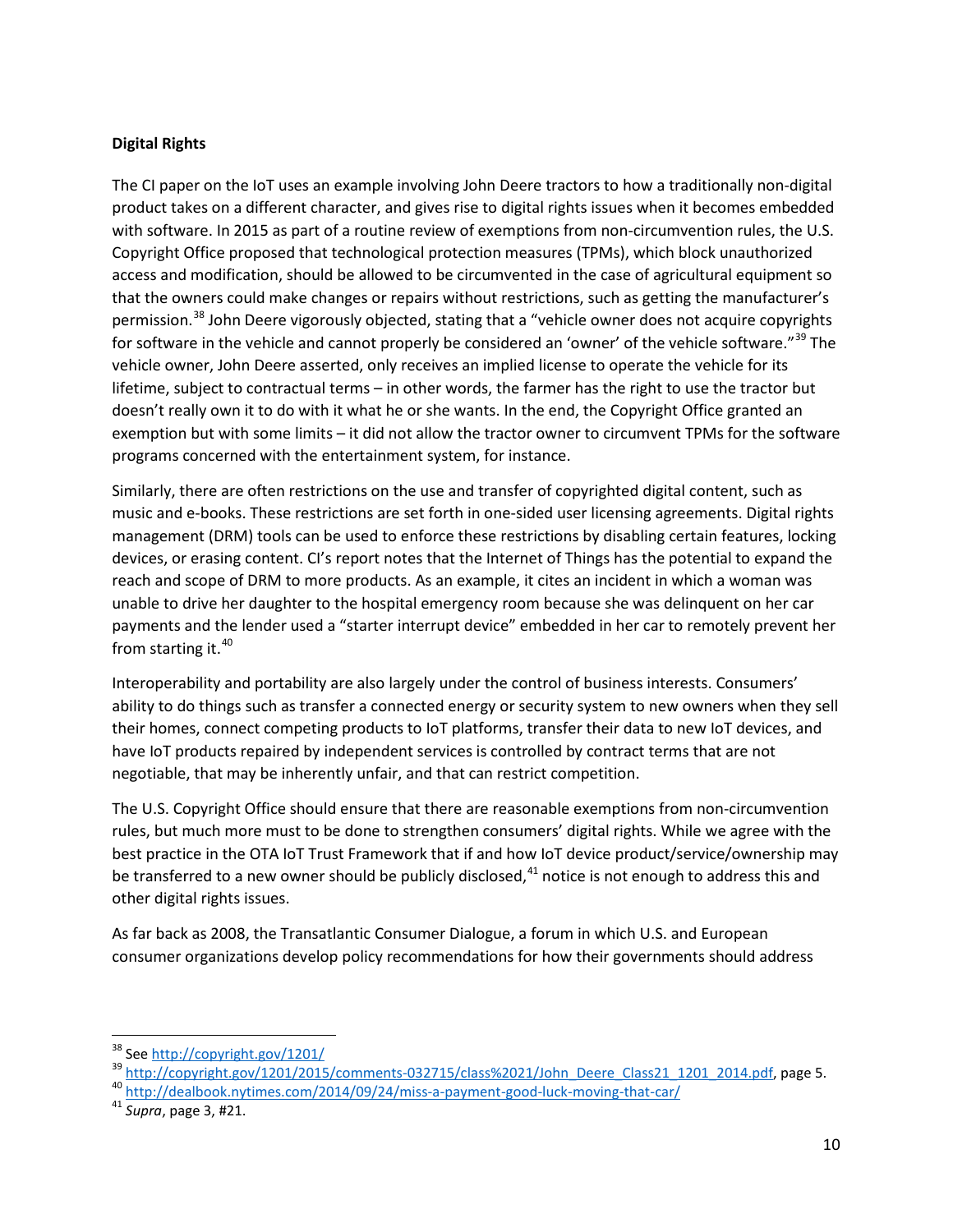consumer issues, issued a "Charter of Consumer Rights in the Digital World",<sup>[42](#page-10-0)</sup> which makes a number of specific recommendations for governments and businesses.

The DOC should promote the recommendations for businesses as best practices. We note that the NIST Draft Framework for Cyber-Physical Systems<sup>[43](#page-10-1)</sup> addresses interoperability in the IoT as well as safety and security.

The FTC and the FCC have important roles to play in strengthening consumers' digital rights. The FCC has already moved forward on a number of important issues with its reclassification of broadband services as communications services and its proposed rulemaking on set-top boxes<sup>[44](#page-10-2)</sup> and broadband privacy. The FTC, however, lacks the ability to undertake rulemaking to better protect consumers in the digital age, a problem that Congress should remedy.

The Department of Transportation is conducting research on the IoT<sup>[45](#page-10-3)</sup> and connected cars,  $46$  and has initiated a rulemaking process concerning vehicle-to-vehicle communications,<sup>[47](#page-10-5)</sup> which addresses privacy and security, among other issues. It should expand its work to examine other consumer issues such as the use of "starter interrupt" technology.

The Food and Drug Administration has issued draft guidance concerning the security of post-market connected health devices<sup>[48](#page-10-6)</sup> but to our knowledge has not looked at digital rights issues concerning these devices and should do so.

# **Sustainability**

How long consumers should reasonably expect to be able to use the IoT devices and systems in which they invest and what their rights should be if their use is unilaterally curtailed is an interesting issue that should be explored, perhaps through a public workshop convened by the FTC.

# **Choice**

Consumers should be free to decide whether to use IoT products or not, and whether to disable certain features. There may be legitimate reasons for businesses (and governments) to encourage use of certain technologies to achieve cost-savings, enhance security, or for other worthy goals. However, consumers should not be unfairly disadvantaged if they are unable or unwilling to participate in the IoT ecosystem. CI cites as an example of this the fact that it costs 50 percent more to use walk-up paper tickets to travel on the London underground than using the smart card system and that it is impossible to use cash on many busses.<sup>[49](#page-10-7)</sup> This is unfair low-income consumers and to those who wish to pay cash in order to keep

<span id="page-10-0"></span> <sup>42</sup> [http://test.tacd.org/wp-content/uploads/2013/09/TACD-INFOSOC-37-08-Consumer-Rights-in-the-Digital-](http://test.tacd.org/wp-content/uploads/2013/09/TACD-INFOSOC-37-08-Consumer-Rights-in-the-Digital-World.pdf)

[World.pdf.](http://test.tacd.org/wp-content/uploads/2013/09/TACD-INFOSOC-37-08-Consumer-Rights-in-the-Digital-World.pdf)<br><sup>43</sup> Se[e www.hldataprotection.com/2015/09/articles/consumer-privacy/nist-releases-draft-framework-on-the-](http://www.hldataprotection.com/2015/09/articles/consumer-privacy/nist-releases-draft-framework-on-the-internet-of-things/)

<span id="page-10-2"></span><span id="page-10-1"></span>internet-of-things/<br>
44 Se[e www.federalregister.gov/articles/2016/03/16/2016-05762/commercial-availability-of-navigation-devices.](http://www.federalregister.gov/articles/2016/03/16/2016-05762/commercial-availability-of-navigation-devices)<br>
45 [www.rita.dot.gov/publications/technology\\_scan/internet.](http://www.rita.dot.gov/publications/technology_scan/internet)<br>
46 www.its.dot.gov/connected\_ve

<span id="page-10-4"></span><span id="page-10-3"></span>

<span id="page-10-5"></span>

<span id="page-10-6"></span>[communications.](http://www.nhtsa.gov/About+NHTSA/Press+Releases/NHTSA-issues-advanced-notice-of-proposed-rulemaking-on-V2V-communications) <sup>48</sup> [www.fda.gov/downloads/medicaldevices/deviceregulationandguidance/guidancedocuments/ucm482022.pdf.](http://www.fda.gov/downloads/medicaldevices/deviceregulationandguidance/guidancedocuments/ucm482022.pdf) <sup>49</sup> Se[e www.consumersinternational.org/media/1657273/connection-and-protection-the-internet-of-things-and-](http://www.consumersinternational.org/media/1657273/connection-and-protection-the-internet-of-things-and-challenges-for-consumer-protection.pdf)

<span id="page-10-7"></span>[challenges-for-consumer-protection.pdf,](http://www.consumersinternational.org/media/1657273/connection-and-protection-the-internet-of-things-and-challenges-for-consumer-protection.pdf) page 38.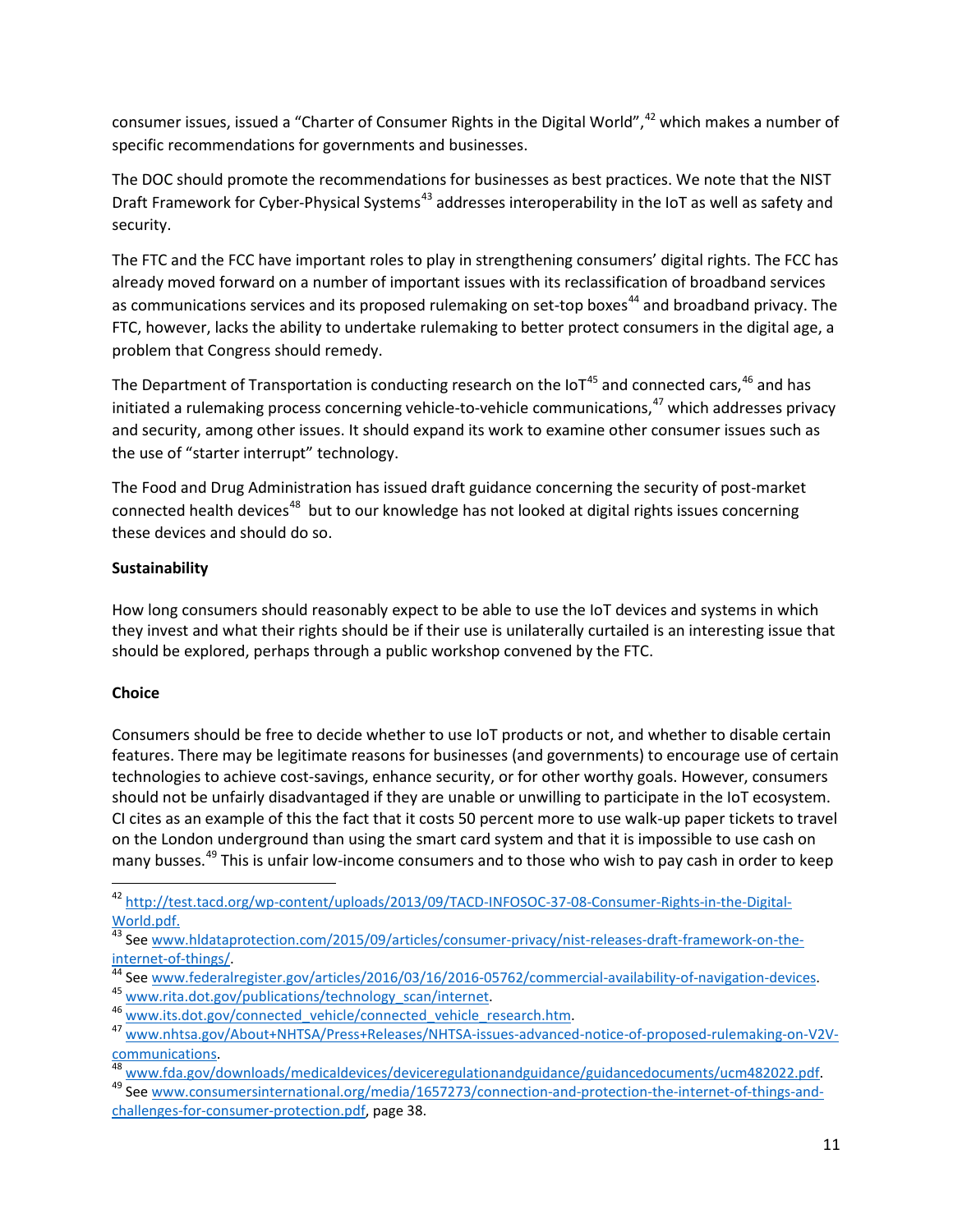information about their travel private. The DOC should promote consumer choice and reasonable alternatives as essential considerations as IoT products, services and systems are developed and deployed. This is another issue that the FTC might want to consider as a subject for a public workshop.

#### **Redress**

CFA is opposed to forced arbitration provisions in any contract or terms of service for consumer products or services. These provisions are not negotiable and unfairly require consumers to waive their ability to go to court to enforce their rights. We are pleased that the Consumer Financial Protection Bureau recently proposed rules<sup>[50](#page-11-0)</sup> to prohibit providers of certain financial products and services from using pre-dispute arbitration agreements to block consumers from participating in class action lawsuits. Forced arbitration agreements and class action bans are already prohibited in most financial service contracts with members of the military<sup>[51](#page-11-1)</sup> and in home loans and lines of credit.<sup>[52](#page-11-2)</sup> The Centers for Medicare and Medical Services is considering a ban on forced arbitration in long-term care facility contracts<sup>[53](#page-11-3)</sup> and the Department of Education has introduced proposals that would limit or ban forced arbitration.<sup>[54](#page-11-4)</sup> In its proposed rulemaking on broadband Internet privacy, the FCC has asked questions about the appropriateness of forced arbitration.<sup>55</sup>

Forced arbitration provides no benefit to consumers. In our view, businesses should have good complaint resolution systems in place, which can include an option for arbitration as long as it is voluntary for consumers, free and convenient for them to use, and operates in a timely manner. There is no justification, however, for forced arbitration. Its only purpose is to protect businesses from lawsuits. Individual and class-action lawsuits not only help consumers obtain redress but can be used to change improper business practices. Congress should ban forced arbitration in all contracts and terms of service for consumer products and services.

The use of "gag" clauses in contracts and terms of service that threaten consumers with financial penalties if they post negative information about companies or their products or services or complain about them to third parties should also be prohibited by law. CFA notes that the newly-revised OECD recommendations for consumer protection in the context of ecommerce specifically state that businesses should not attempt to restrict a consumer's ability to make negative reviews, dispute charges, or consult or file complaints with government agencies and other complaint bodies.<sup>[56](#page-11-6)</sup> The recommendations also state that subject to applicable law, the use of out-of-court redress mechanisms

<span id="page-11-0"></span><sup>&</sup>lt;sup>50</sup> See press release, May 5, 2016, http://www.consumerfinance.gov/about-us/newsroom/consumer-financial-<br>protection-bureau-proposes-prohibiting-mandatory-arbitration-clauses-deny-groups-consumers-their-day-court/. produced and proposes-proposes-proposes-<br>51 10 U.S. Code § 987, Terms of consumer credit extended to members and dependents: limitations

<span id="page-11-2"></span><span id="page-11-1"></span>[https://www.law.cornell.edu/uscode/text/10/987.](https://www.law.cornell.edu/uscode/text/10/987)<br><sup>52</sup> 12 CFR 1026.36, Prohibited acts or practices and certain requirements for credit secured by a dwelling<br>https://www.law.cornell.edu/cfr/text/12/1026.36.

<span id="page-11-3"></span><sup>&</sup>lt;sup>53</sup> Medicare and Medicaid Programs, Reform of Requirements for Long-Term Care Facilities, https://federalregister.gov/a/2015-17207.

<span id="page-11-4"></span>hegotiated Rulemaking for Higher Education 2016, Borrower Defenses, Session 3, Issue Paper 5, March 16-18, 2016, [http://www2.ed.gov/policy/highered/reg/hearulemaking/2016/bd3-i5-finclresp.pdf.](http://www2.ed.gov/policy/highered/reg/hearulemaking/2016/bd3-i5-finclresp.pdf)<br><sup>55</sup> Se[e https://apps.fcc.gov/edocs\\_public/attachmatch/FCC-16-39A1.pdf,](https://apps.fcc.gov/edocs_public/attachmatch/FCC-16-39A1.pdf) pages 87-88, paragraph 274.<br><sup>56</sup> See page 11, #12, OECD (2016),

<span id="page-11-6"></span><span id="page-11-5"></span>Paris[, http://dx.doi.org/10.1787/9789264255258-en.](http://dx.doi.org/10.1787/9789264255258-en)